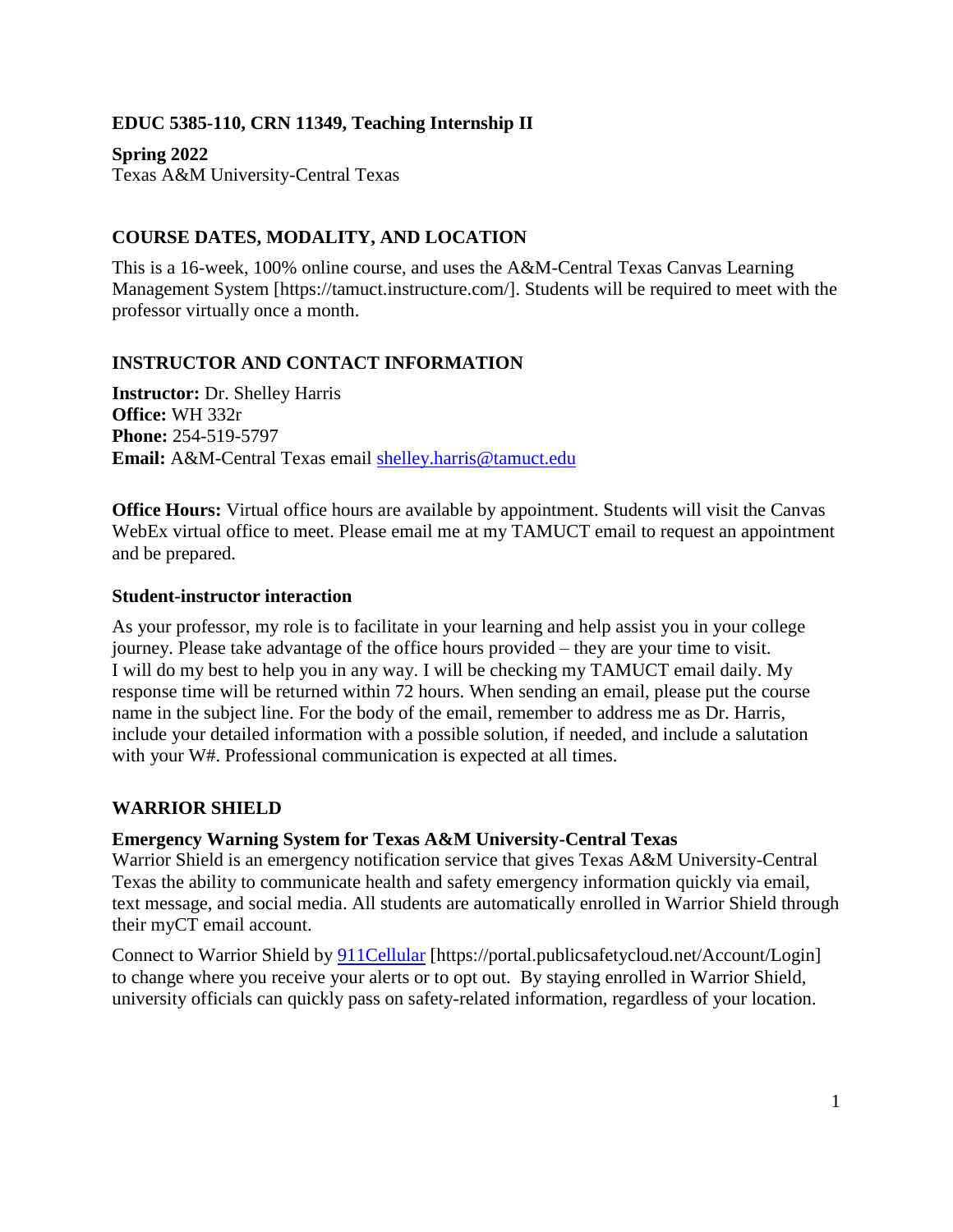### **COURSE INFORMATION**

### **Course Overview and description**

Students will experience a supervised field-based experience in classroom teaching. Interns must demonstrate proficiency in applying effective teaching practices and classroom management strategies in a school classroom. Prerequisite(s): Admission to a teacher certification program at TAMUCT; satisfactory performance in the professional development courses preceding the internship. **Completion of the field experience is required in order to pass this course. No Grade lower than a C+ will be accepted.**

### **Course Objective or Goal**

The student will demonstrate effective practices in a field-based setting and reflect on his/her role as a professional educator as he/she moves forward on the continuum from pre-service to inservice educator. Upon completion of this course, the student will be a reflective professional educator who makes effective educational decisions that support the creation of dynamic learning environments.

#### **Student Learning Outcomes**

The State of Texas has developed the following standards for all Texas Teachers: Teacher Standards, Professional Roles & Responsibilities Standards, and Technology Standards. These standards were utilized to define what the teacher will know or be able to do upon successful completion of this course. The student learning outcomes are categorized into four domains:

- 1. Domain 1 Planning,
- 2. Domain 2 Instruction,
- 3. Domain 3 Learning Environment, and
- 4. Domain 4 Professional Roles and Responsibilities

#### **ISTE Standards for Educators** (https://www.iste.org/iste-standards)

1. Learner. Educators continually improve their practice by learning from and with others and exploring proven and promising practices that leverage technology to improve student learning. Educators: a. Set professional learning goals to explore and apply pedagogical approaches made possible by technology and reflect on their effectiveness. b. Pursue professional interests by creating and actively participating in local and global learning networks. c. Stay current with research that supports improved student learning outcomes, including findings from the learning sciences.

2. Leader. Educators seek out opportunities for leadership to support student empowerment and success and to improve teaching and learning. Educators: a. Shape, advance and accelerate a shared vision for empowered learning with technology by engaging with education stakeholders. b. Advocate for equitable access to educational technology, digital content and learning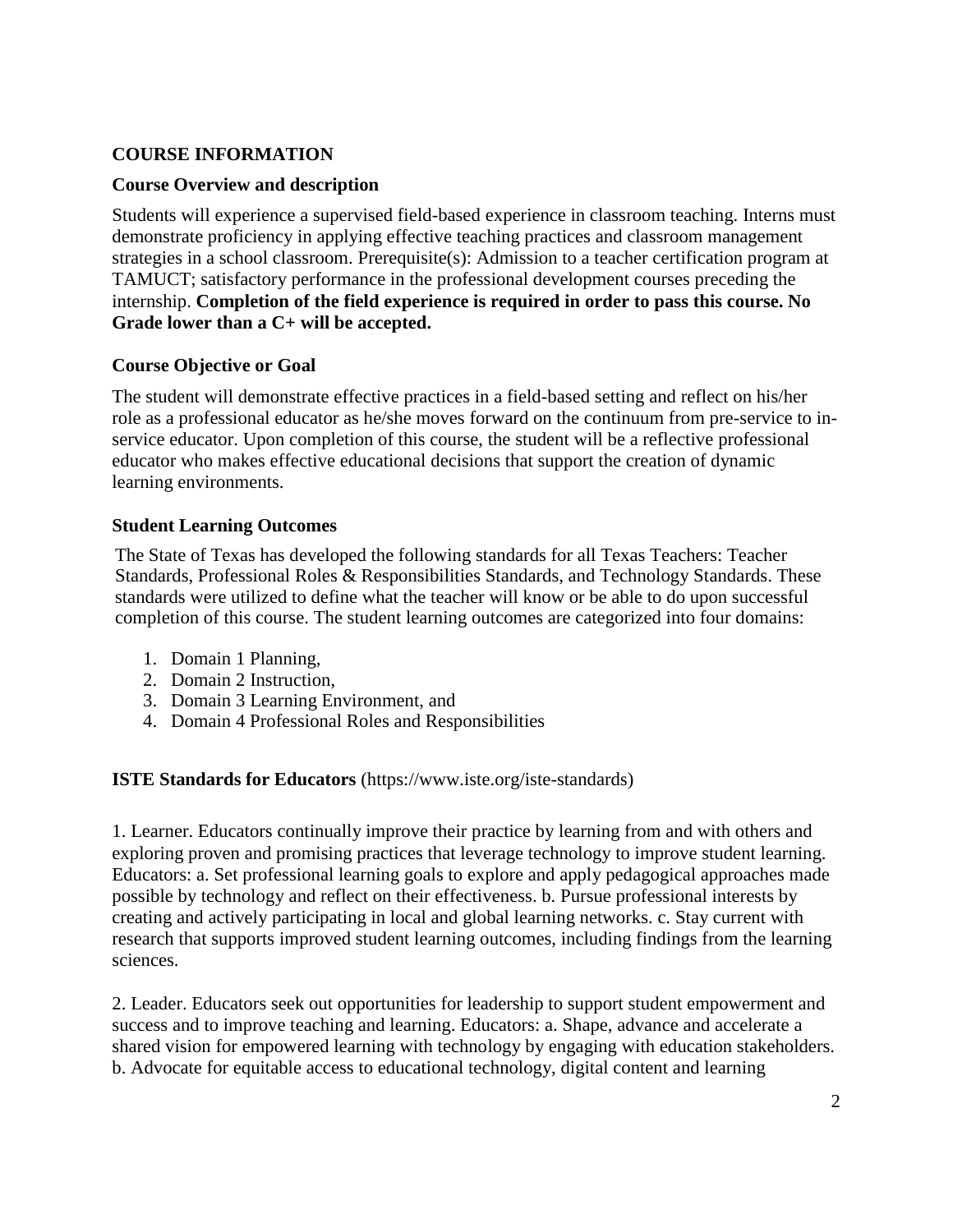opportunities to meet the diverse needs of all students. c. Model for colleagues the identification, exploration, evaluation, curation and adoption of new digital resources and tools for learning.

3. Citizen. Educators inspire students to positively contribute to and responsibly participate in the digital world. Educators: a. Create experiences for learners to make positive, socially responsible contributions and exhibit empathetic behavior online that build relationships and community. b. Establish a learning culture that promotes curiosity and critical examination of online resources and fosters digital literacy and media fluency. c. Mentor students in the safe, legal and ethical practices with digital tools and the protection of intellectual rights and property. d. Model and promote management of personal data and digital identity and protect student data privacy.

4. Collaborator. Educators dedicate time to collaborate with both colleagues and students to improve practice, discover and share resources and ideas, and solve problems. Educators: a. Dedicate planning time to collaborate with colleagues to create authentic learning experiences that leverage technology. b. Collaborate and co-learn with students to discover and use new digital resources and diagnose and troubleshoot technology issues. c. Use collaborative tools to expand students' authentic, real world learning experiences by engaging virtually with experts, teams and students, locally and globally. d. Demonstrate cultural competency when communicating with students, parents and colleagues and interact with them as co-collaborators in student learning.

5. Designer. Educators design authentic, learner-driven activities and environments that recognize and accommodate learner variability. Educators: a. Use technology to create, adapt and personalize learning experiences that foster independent learning and accommodate learner differences and needs. b. Design authentic learning activities that align with content area standards and use digital tools and resources to maximize active, deep learning. c. Explore and apply instructional design principles to create innovative digital learning environments that engage and support learning.

6. Facilitator. Educators facilitate learning with technology to support student achievement of the 2016 ISTE Standards for Students. Educators: a. Foster a culture where students take ownership of their learning goals and outcomes in both independent and group settings. b. Manage the use of technology and student learning strategies in digital platforms, virtual environments, hands-on makerspaces or in the field. c. Create learning opportunities that challenge students to use a design process and computational thinking to innovate and solve problems. d. Model and nurture creativity and creative expression to communicate ideas, knowledge or connections.

7. Analyst. Educators understand and use data to drive their instruction and support students in achieving their learning goals. Educators: a. Provide alternative ways for students to demonstrate competency and reflect on their learning using technology. b. Use technology to design and implement a variety of formative and summative assessments that accommodate learner needs, provide timely feedback to students and inform instruction. c. Use assessment data to guide progress and communicate with students, parents and education stakeholders to build student self-direction.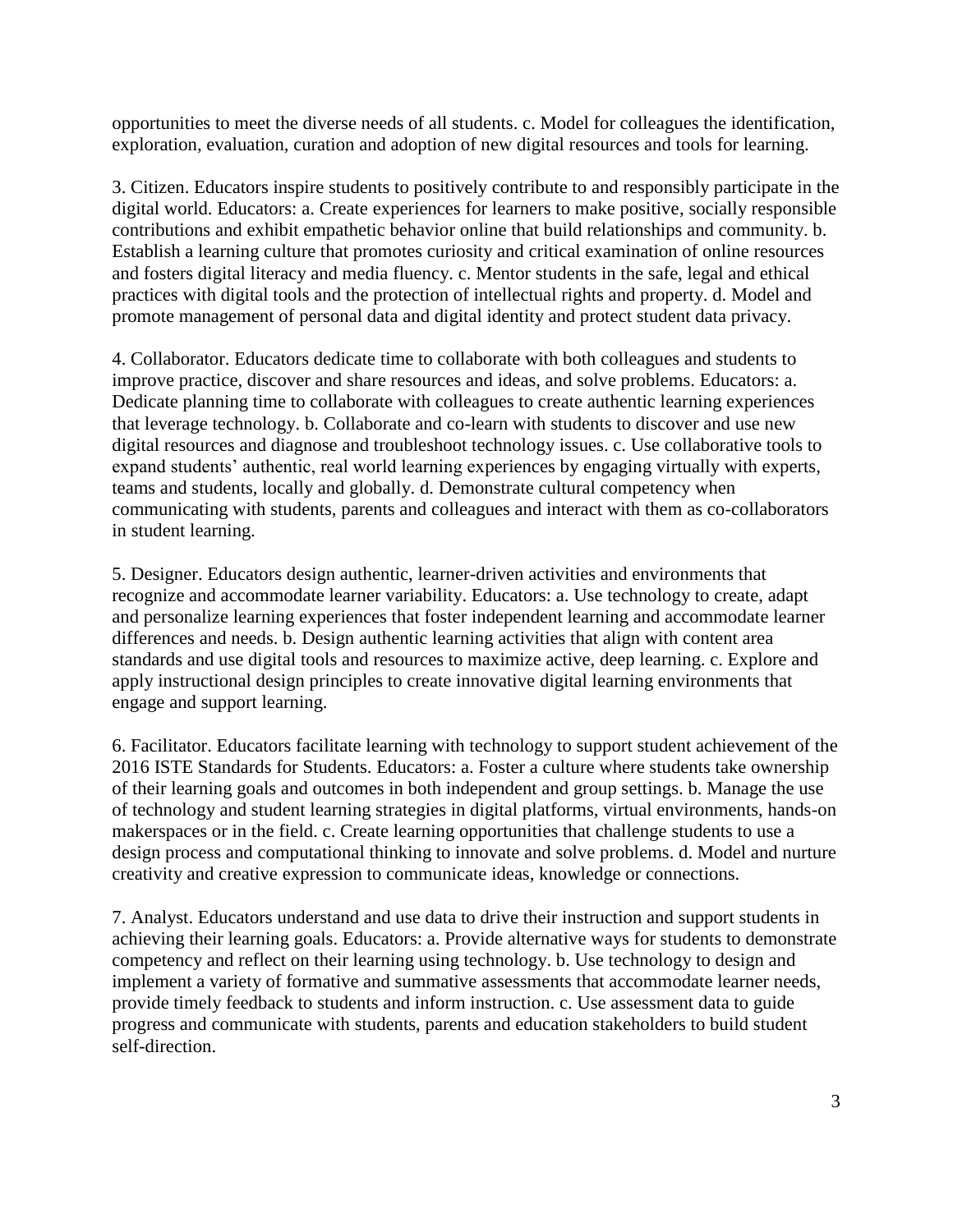# **Required Reading and Textbook(s)**

No required textbook. Students will utilize Canvas to upload their teaching artifacts and course requirements.

# **COURSE REQUIREMENTS**

I. TEA Required Certificates:

#### **1. Mental Health**

- Approximately 5 hours https://www.mentalhealthfirstaid.org/take-a-course/find-a-course/
- 
- 1. Get Trained (top right)
- 2. Youth Mental Health First Aid
- 3. Search for Course; use 76549 or your zip code
- 4. Look for virtual and free courses on a date that works for you  $\rightarrow$  Register
- 5. Submit certificate as directed at the top of this page

### **2. Youth Suicide Prevention (AS+K)**

Approximately 1 hour

https://texassuicideprevention.org/training/ask-basic-gatekeeper/

- 1. Steps to register are on first page
- 2. Submit certificate as directed at the top of this page

### **3. Texas Behavior Support Initiative Training**

Approximately 1 ½ hours

https://tier.tea.texas.gov/TBSI

- 1. Click on Texas Behavioral Support Initiative Course
- 2. It will take you to a UTAustin COE course with the same name  $\rightarrow$  click on it
- 3. Enroll → Role: Student, School District: "Texas A&M Central Texas"
- 4. You will receive an email to complete registration and create a password
- 5. Begin Course
- 6. Go through all the modules
- 7. Take the quiz at the end of the module

8. You will be sent an email when you have completed the training with a link where you can receive your certificate. Click "View Certificate" and submit certificate as directed at the top of this page.

### **4. Dyslexia**

Approximately 3 hours

https://www.myprofessionallearning.com/page/show/79764

- 1. Create an account
- 2. Position: Teacher in Training

3. Select "Other" for the organization type, then put "Texas A&M Central Texas" as the organization name.

- 4. You will receive an email and must follow that link.
- 5. Once you have created your account, log in and click on the "Catalog".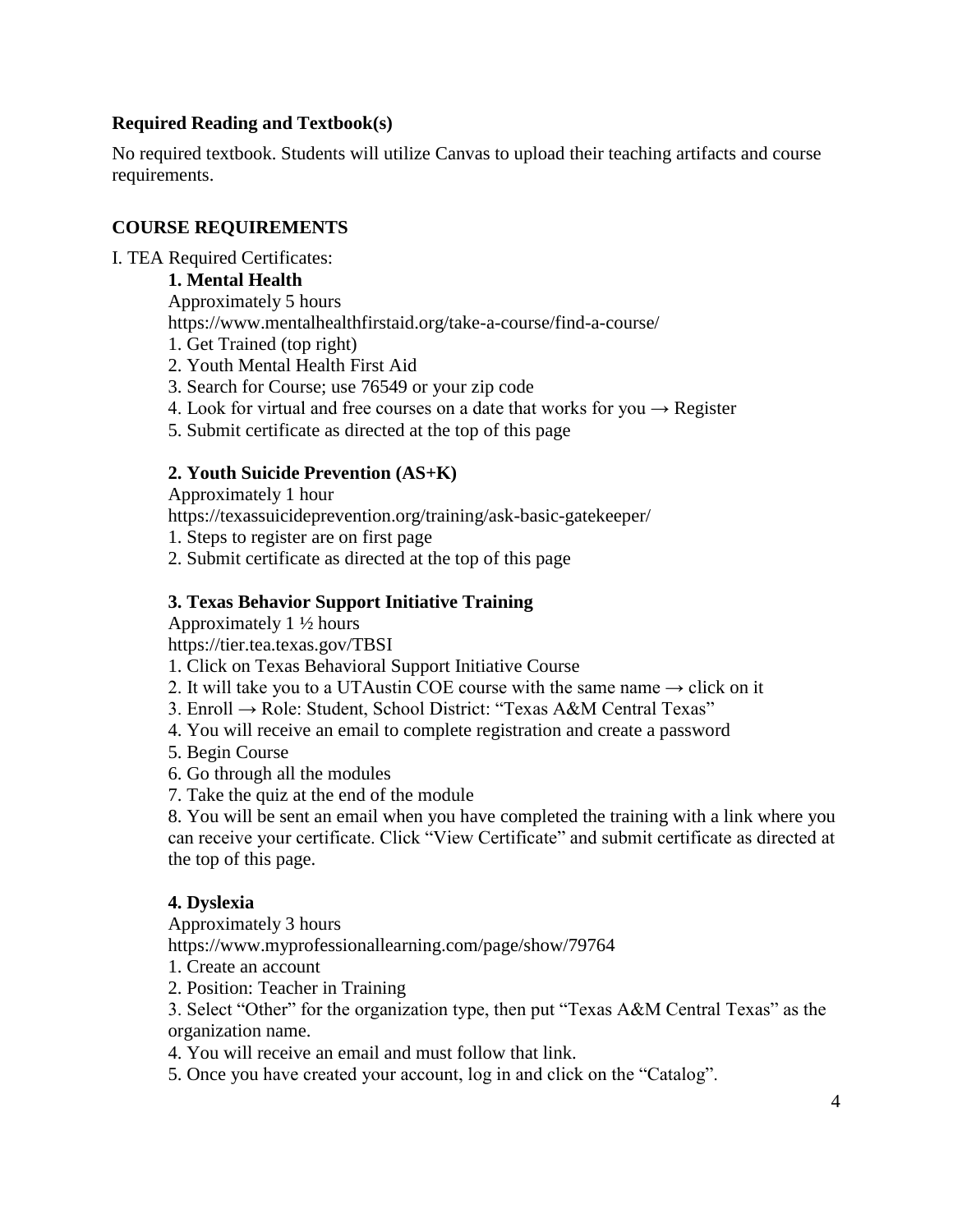6. On the right-side type "Dyslexia" into the "Search the Catalog" box.

7. Then select "Dyslexia: Characteristics, Identification, and Effective Strategies" → Enroll

8. Complete all modules and submit certificate as directed at the top of this page

5. **Digital Literacy Self-Assessment based on ISTE Standards.** Each student will complete a self-assessment of their digital literacy skills at the beginning of the course. The assessment will be done electronically in Qualtrics.

ISTE Standards for Educators Website: [https://www.iste.org/standards/iste-standards-for-teachers](https://nam04.safelinks.protection.outlook.com/?url=https%3A%2F%2Fwww.iste.org%2Fstandards%2Fiste-standards-for-teachers&data=04%7C01%7Cshelley.harris%40tamuct.edu%7C0df00f3711884f035aa208d9619a397b%7C9eed4e3000f744849ff193ad8005acec%7C0%7C0%7C637648137446987605%7CUnknown%7CTWFpbGZsb3d8eyJWIjoiMC4wLjAwMDAiLCJQIjoiV2luMzIiLCJBTiI6Ik1haWwiLCJXVCI6Mn0%3D%7C1000&sdata=ac3wukagz6EDxk%2Bl%2BuCKuvKmE%2B%2BYhhO6I9txpPoq%2B3A%3D&reserved=0)

#### **Digital Literacy/Learning Resources**

<https://rossieronline.usc.edu/blog/digital-literacy-resources/>

#### **Digital Polarization Tutorials**:

Intro to Web Literacy[:](https://nam04.safelinks.protection.outlook.com/?url=http%3A%2F%2Ftamuct.libsurveys.com%2FWebLiteracyIntroduction&data=04%7C01%7Cshelley.harris%40tamuct.edu%7C0df00f3711884f035aa208d9619a397b%7C9eed4e3000f744849ff193ad8005acec%7C0%7C0%7C637648137446997571%7CUnknown%7CTWFpbGZsb3d8eyJWIjoiMC4wLjAwMDAiLCJQIjoiV2luMzIiLCJBTiI6Ik1haWwiLCJXVCI6Mn0%3D%7C1000&sdata=Mrk2Qmcx8eq%2B3BSxm3OnH7aBRCgM%2FFCy4mOKfyjpC%2FA%3D&reserved=0) [http://tamuct.libsurveys.com/WebLiteracyIntroduction](https://nam04.safelinks.protection.outlook.com/?url=http%3A%2F%2Ftamuct.libsurveys.com%2FWebLiteracyIntroduction&data=04%7C01%7Cshelley.harris%40tamuct.edu%7C0df00f3711884f035aa208d9619a397b%7C9eed4e3000f744849ff193ad8005acec%7C0%7C0%7C637648137446997571%7CUnknown%7CTWFpbGZsb3d8eyJWIjoiMC4wLjAwMDAiLCJQIjoiV2luMzIiLCJBTiI6Ik1haWwiLCJXVCI6Mn0%3D%7C1000&sdata=Mrk2Qmcx8eq%2B3BSxm3OnH7aBRCgM%2FFCy4mOKfyjpC%2FA%3D&reserved=0) Investigate the Source: [http://tamuct.libsurveys.com/InvestigateSource](https://nam04.safelinks.protection.outlook.com/?url=http%3A%2F%2Ftamuct.libsurveys.com%2FInvestigateSource&data=04%7C01%7Cshelley.harris%40tamuct.edu%7C0df00f3711884f035aa208d9619a397b%7C9eed4e3000f744849ff193ad8005acec%7C0%7C0%7C637648137447007521%7CUnknown%7CTWFpbGZsb3d8eyJWIjoiMC4wLjAwMDAiLCJQIjoiV2luMzIiLCJBTiI6Ik1haWwiLCJXVCI6Mn0%3D%7C1000&sdata=rrljNiU63GiOTF6pAytP4RStzVPFZ9IPlioA7qTMKuM%3D&reserved=0) Find the Original Source: [http://tamuct.libsurveys.com/FindOriginal](https://nam04.safelinks.protection.outlook.com/?url=http%3A%2F%2Ftamuct.libsurveys.com%2FFindOriginal.&data=04%7C01%7Cshelley.harris%40tamuct.edu%7C0df00f3711884f035aa208d9619a397b%7C9eed4e3000f744849ff193ad8005acec%7C0%7C0%7C637648137447017479%7CUnknown%7CTWFpbGZsb3d8eyJWIjoiMC4wLjAwMDAiLCJQIjoiV2luMzIiLCJBTiI6Ik1haWwiLCJXVCI6Mn0%3D%7C1000&sdata=wT7Z138t4FAMdub75lEAj5l%2BKAxEpyIrZno9KD6mOog%3D&reserved=0) Look for Trusted Work [http://tamuct.libsurveys.com/TrustedWork](https://nam04.safelinks.protection.outlook.com/?url=http%3A%2F%2Ftamuct.libsurveys.com%2FTrustedWork&data=04%7C01%7Cshelley.harris%40tamuct.edu%7C0df00f3711884f035aa208d9619a397b%7C9eed4e3000f744849ff193ad8005acec%7C0%7C0%7C637648137447027433%7CUnknown%7CTWFpbGZsb3d8eyJWIjoiMC4wLjAwMDAiLCJQIjoiV2luMzIiLCJBTiI6Ik1haWwiLCJXVCI6Mn0%3D%7C1000&sdata=Fh0tsS1BqxY%2FQiOTkqT8CcfQFE5ESOPdweVBFObpIJE%3D&reserved=0)

**6. Digital Learning Instruction (50 pts.)-** Working with a partner or group of three, students will design an instructional activity in their content area and grade level that that meets ISTE Standards using at least three digital resources.

- III. Monthly Seminars (1<sup>st</sup> Saturday of the month February, March, April, May)
- IV. Dispositions

V. PPR Exam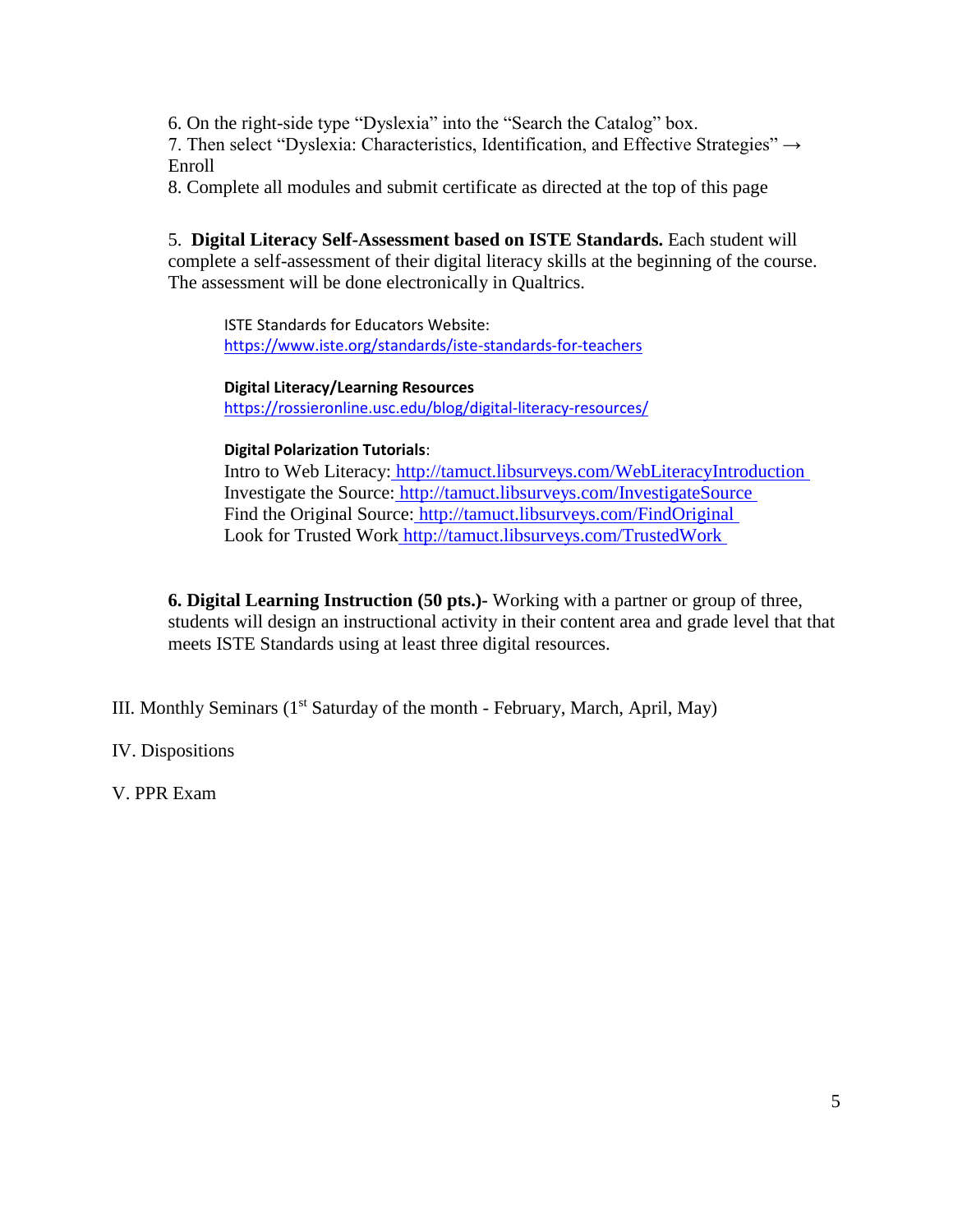*\*\*The EDUC 5385 course is directly connected to the Internship field experience. Students must be successful in BOTH in order to pass. If a student successfully completes Internship but does not complete the requirements of the Internship course, the student will not eligible to apply for certification. Conversely, if a student completes the requirements of this course but does not successfully complete Internship, the student will not be eligible to apply for certification and may be subject to repeat the course and/or internship per the professor's discretion. If you have a question or concern throughout the program, please contact your professor immediately.* 

# **Grading Criteria Rubric and Conversion**

| Letter Grade Points |            | Description                                                |
|---------------------|------------|------------------------------------------------------------|
| A                   | $(90-100)$ | exceptional demonstration and deep coherent understanding  |
| B                   | $(80-89)$  | proficient understanding                                   |
| C                   | $(70-79)$  | unacceptable understanding in most areas                   |
| $\mathbf{F}$        | (69)       | unsatisfactory understanding with significant deficiencies |

### **Posting of Grades**

Grades will be posted on the Canvas Grade book where students can monitor their status. Turnaround time for grades to be posted are within 2 weeks. Larger projects may take more time. If you have any questions or concerns, please do not hesitate to email me or come by my office.

### **Grading Policies**

All assignments must be submitted on time to receive full credit. Any late assignment submitted will have an automatic 25% deduction or not accepted per the instructor's decision. Note: Arrangements in exceptional circumstances (hospitalization, catastrophe, etc.) are the responsibility of the student. This means you must meet with the instructor to discuss the situation and provide documentation. If you are having technology difficulties, email the assignment to yourself and print in the library. Paper copies and/or Canvas copies of assignments are necessary to receive a grade. \*\*Students must complete and submit ALL assignments.

# **COURSE OUTLINE AND CALENDAR**

### **Complete Course Calendar**

| Assignment                                                          | <b>Standards</b> | Due Dates     | Points |
|---------------------------------------------------------------------|------------------|---------------|--------|
| <b>PPR Exam (240 Tutoring, TAC <math>\S 228.35</math></b><br>TExES) |                  | February 2022 | NP     |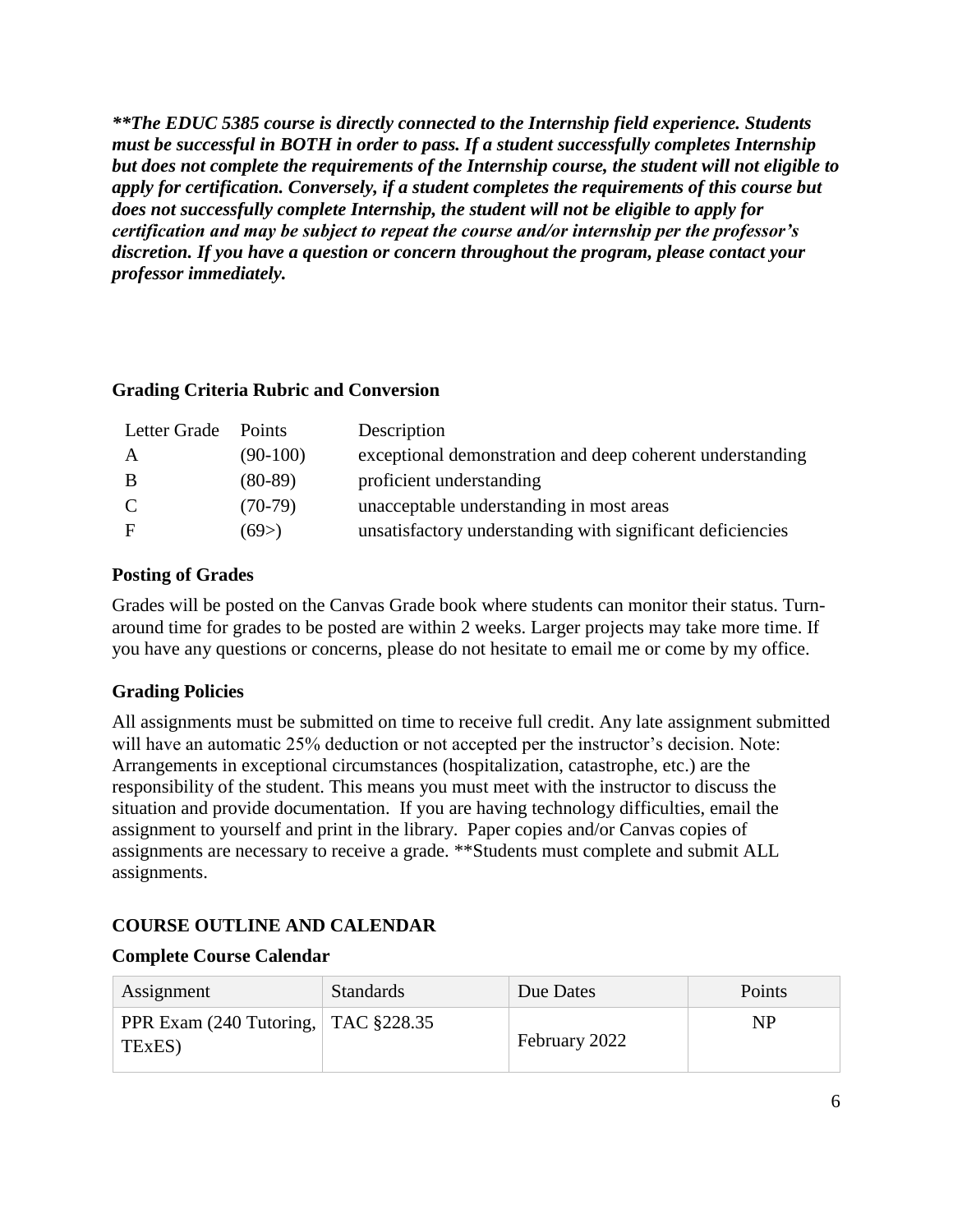| <b>Mental Health Training</b><br>and Certificate | TAC §228.30              | February 2022                  | 10 |
|--------------------------------------------------|--------------------------|--------------------------------|----|
| Suicide Training and<br>Certificate              | TAC §228.30              | February 2022                  | 10 |
| <b>TBSI</b> Training and<br>Certificate          | TAC §228.30              | March 2022                     | 10 |
| Dyslexia Certificate                             | TAC §228.30              | March 2022                     | 10 |
| <b>ISTE Survey and Lesson</b>                    | TAC §228.30              | February 2022                  | 10 |
| Monthly Seminars (4)                             | SLO <sub>s</sub> PPR 1-4 | February, March,<br>April, May | 40 |
| <b>Dispositions</b>                              | $SLO$ #4                 | Ongoing                        | NP |
| Canvas - ALL artifacts<br>uploaded and submitted | TAC §228.35              | May, 2022                      | 10 |

### **Important University Dates**

*<https://www.tamuct.edu/registrar/academic-calendar.html>*

# **TECHNOLOGY REQUIREMENTS AND SUPPORT**

This course is 100% online. Students must have access to a computer, Microsoft Office (Word) and internet to access the library and Canvas. Students will also be required to meet synchronously each week for class instruction. During Fall, TAMUCT will have space available in the library or computer lab. Students must sign up for a seat. Successful completion of this course means to have the technology requirements and submit all assignments online to Canvas by the due date.

### **Technology Requirements**

This course will use the A&M-Central Texas Instructure Canvas learning management system. We strongly recommend the latest versions of Chrome or Firefox browsers. Canvas no longer supports any version of Internet Explorer.

Logon to A&M-Central Texas Canvas [https://tamuct.instructure.com/] or access Canvas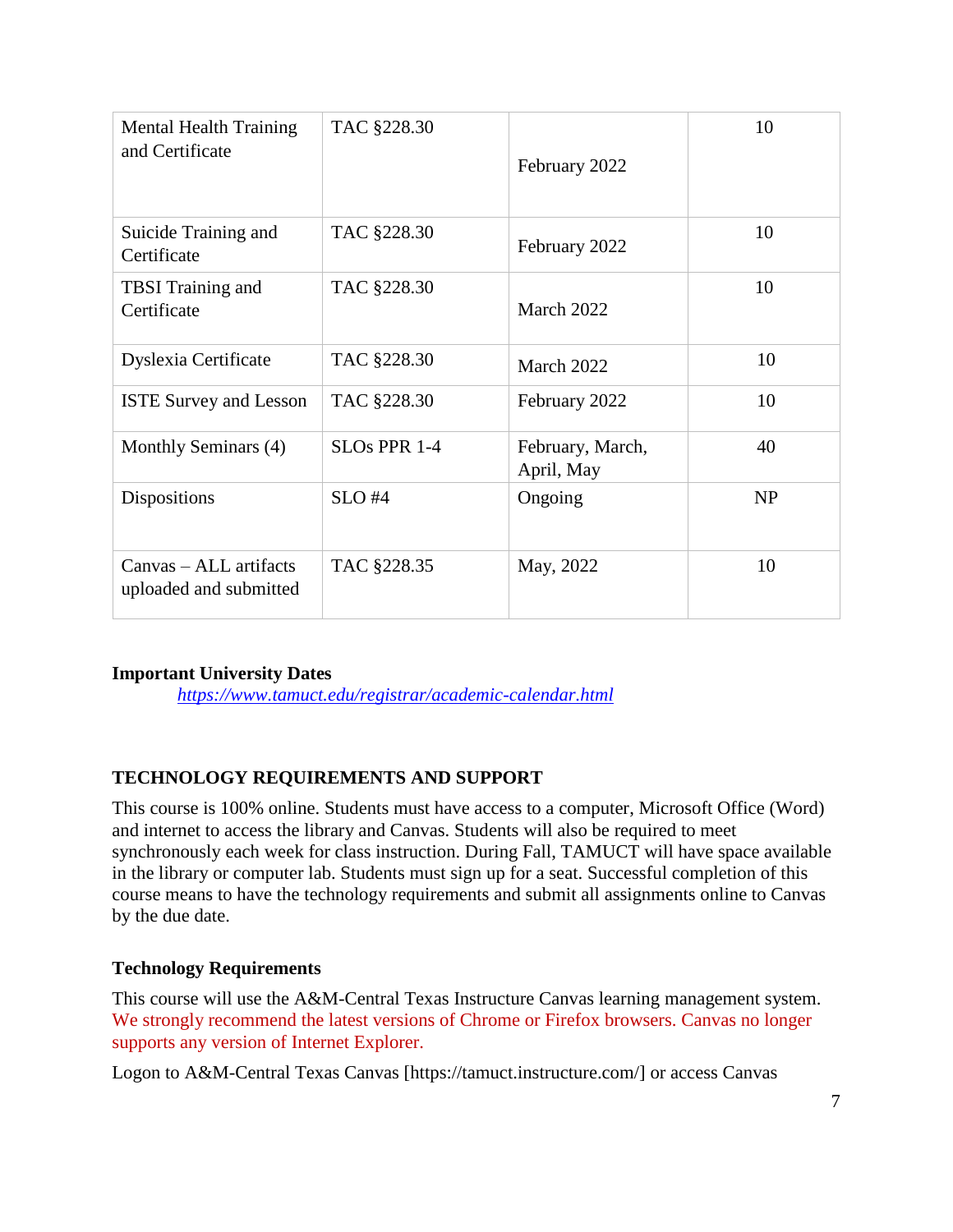through the TAMUCT Online link in myCT [https://tamuct.onecampus.com/]. You will log in through our Microsoft portal.

Username: Your MyCT email address. Password: Your MyCT password

### **Canvas Support**

Use the Canvas Help link, located at the bottom of the left-hand menu, for issues with Canvas. You can select "Chat with Canvas Support," submit a support request through "Report a Problem," or call the Canvas support line: 1-844-757-0953.

For issues related to course content and requirements, contact your instructor.

# **Online Proctored Testing**

A&M-Central Texas uses Proctorio for online identity verification and proctored testing. This service is provided at no direct cost to students. If the course requires identity verification or proctored testing, the technology requirements are: Any computer meeting the minimum computing requirements, plus web camera, speaker, and microphone (or headset). Proctorio also requires the Chrome web browser with their custom plug in.

# **Other Technology Support**

For log-in problems, students should contact Help Desk Central

24 hours a day, 7 days a week

Email: [helpdesk@tamu.edu](mailto:helpdesk@tamu.edu) Phone: (254) 519-5466 [Web Chat:](http://hdc.tamu.edu/) [http://hdc.tamu.edu] *Please let the support technician know you are an A&M-Central Texas student.*

# **UNIVERSITY RESOURCES, PROCEDURES, AND GUIDELINES**

# **Drop Policy**

If you discover that you need to drop this class, you must complete the [Drop Request](https://dynamicforms.ngwebsolutions.com/casAuthentication.ashx?InstID=eaed95b9-f2be-45f3-a37d-46928168bc10&targetUrl=https%3A%2F%2Fdynamicforms.ngwebsolutions.com%2FSubmit%2FForm%2FStart%2F53b8369e-0502-4f36-be43-f02a4202f612) Dynamic Form through Warrior Web.

[https://dynamicforms.ngwebsolutions.com/casAuthentication.ashx?InstID=eaed95b9-f2be-45f3 a37d-

46928168bc10&targetUrl=https%3A%2F%2Fdynamicforms.ngwebsolutions.com%2FSubmit% 2FForm%2FStart%2F53b8369e-0502-4f36-be43-f02a4202f612].

Faculty cannot drop students; this is always the responsibility of the student. The Registrar's Office will provide a deadline on the Academic Calendar for which the form must be completed. Once you submit the completed form to the Registrar's Office, you must go into Warrior Web and confirm that you are no longer enrolled. If you still show as enrolled, FOLLOW-UP with the Registrar's Office immediately. You are to attend class until the procedure is complete to avoid penalty for absence. Should you miss the drop deadline or fail to follow the procedure, you will receive an F in the course, which may affect your financial aid and/or VA educational benefits.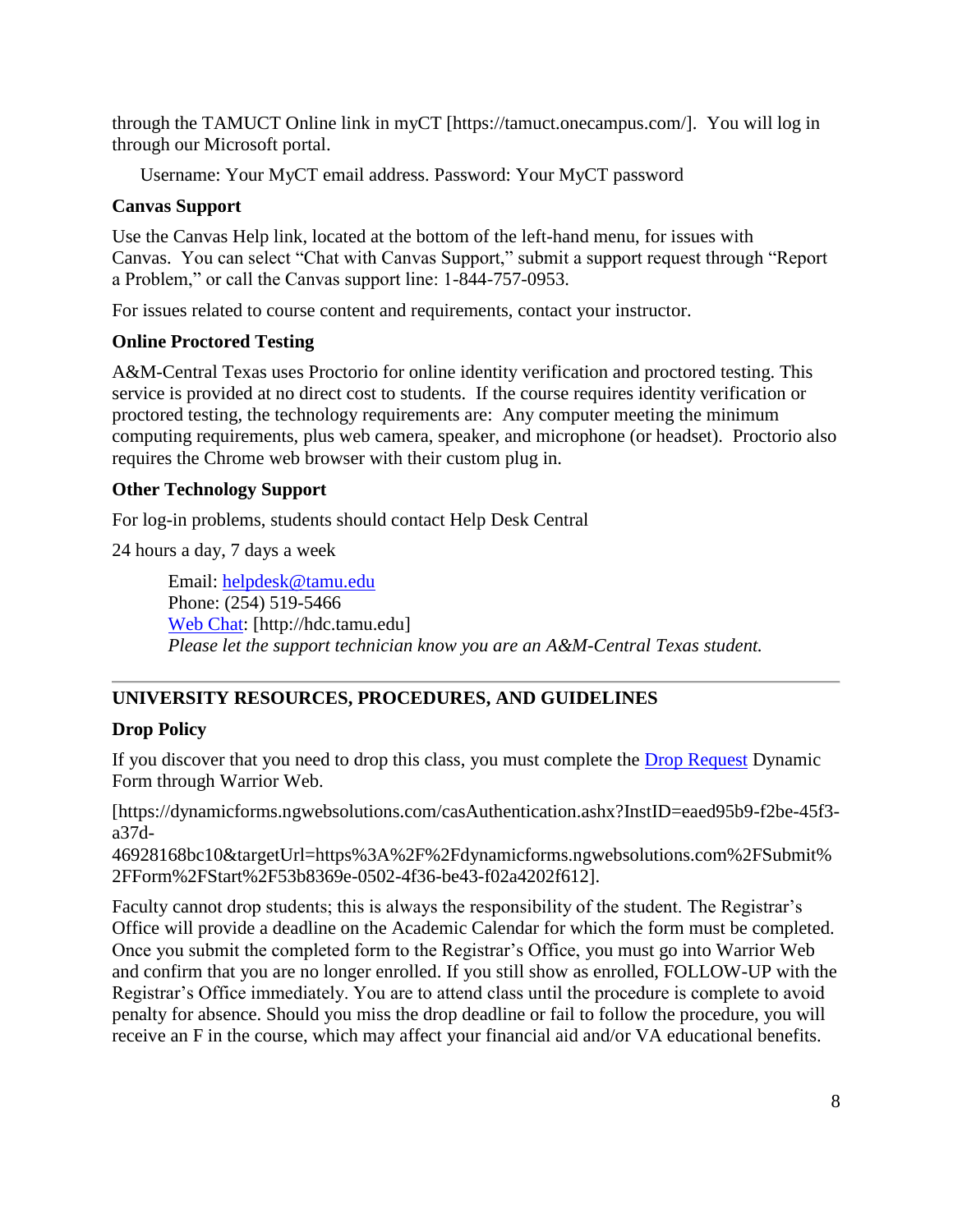#### **Academic Integrity**

Texas A&M University -Central Texas values the integrity of the academic enterprise and strives for the highest standards of academic conduct. A&M-Central Texas expects its students, faculty, and staff to support the adherence to high standards of personal and scholarly conduct to preserve the honor and integrity of the creative community. Academic integrity is defined as a commitment to honesty, trust, fairness, respect, and responsibility. Any deviation by students from this expectation may result in a failing grade for the assignment and potentially a failing grade for the course. Academic misconduct is any act that improperly affects a true and honest evaluation of a student's academic performance and includes, but is not limited to, working with others in an unauthorized manner, cheating on an examination or other academic work, plagiarism and improper citation of sources, using another student's work, collusion, and the abuse of resource materials. All academic misconduct concerns will be referred to the university's Office of Student Conduct. Ignorance of the university's standards and expectations is never an excuse to act with a lack of integrity. When in doubt on collaboration, citation, or any issue, please contact your instructor before taking a course of action.

For more [information regarding the Student Conduct process,](https://www.tamuct.edu/student-affairs/student-conduct.html) [https://www.tamuct.edu/studentaffairs/student-conduct.html].

If you know of potential honor violations by other students, you may [submit a report,](https://cm.maxient.com/reportingform.php?TAMUCentralTexas&layout_id=0) [https://cm.maxient.com/reportingform.php?TAMUCentralTexas&layout\_id=0].

#### **Academic Accommodations**

At Texas A&M University-Central Texas, we value an inclusive learning environment where every student has an equal chance to succeed and has the right to a barrier-free education. The Office of Access and Inclusion is responsible for ensuring that students with a disability receive equal access to the university's programs, services and activities. If you believe you have a disability requiring reasonable accommodations please contact the Office of Access and Inclusion, WH-212; or call (254) 501-5836. Any information you provide is private and confidential and will be treated as such.

For more information please visit our [Access & Inclusion](https://tamuct.instructure.com/courses/717) Canvas page (log-in required) [https://tamuct.instructure.com/courses/717]

### **Important information for Pregnant and/or Parenting Students**

Texas A&M University-Central Texas supports students who are pregnant and/or parenting. In accordance with requirements of Title IX and related guidance from US Department of Education's Office of Civil Rights, the Dean of Student Affairs' Office can assist students who are pregnant and/or parenting in seeking accommodations related to pregnancy and/or parenting. Students should seek out assistance as early in the pregnancy as possible. For more information, please visit [Student Affairs](https://www.tamuct.edu/student-affairs/index.html) [https://www.tamuct.edu/student-affairs/index.html]. Students may also contact the institution's Title IX Coordinator. If you would like to read more about these [requirements and guidelines](http://www2.ed.gov/about/offices/list/ocr/docs/pregnancy.pdf) online, please visit the website [http://www2.ed.gov/about/offices/list/ocr/docs/pregnancy.pdf].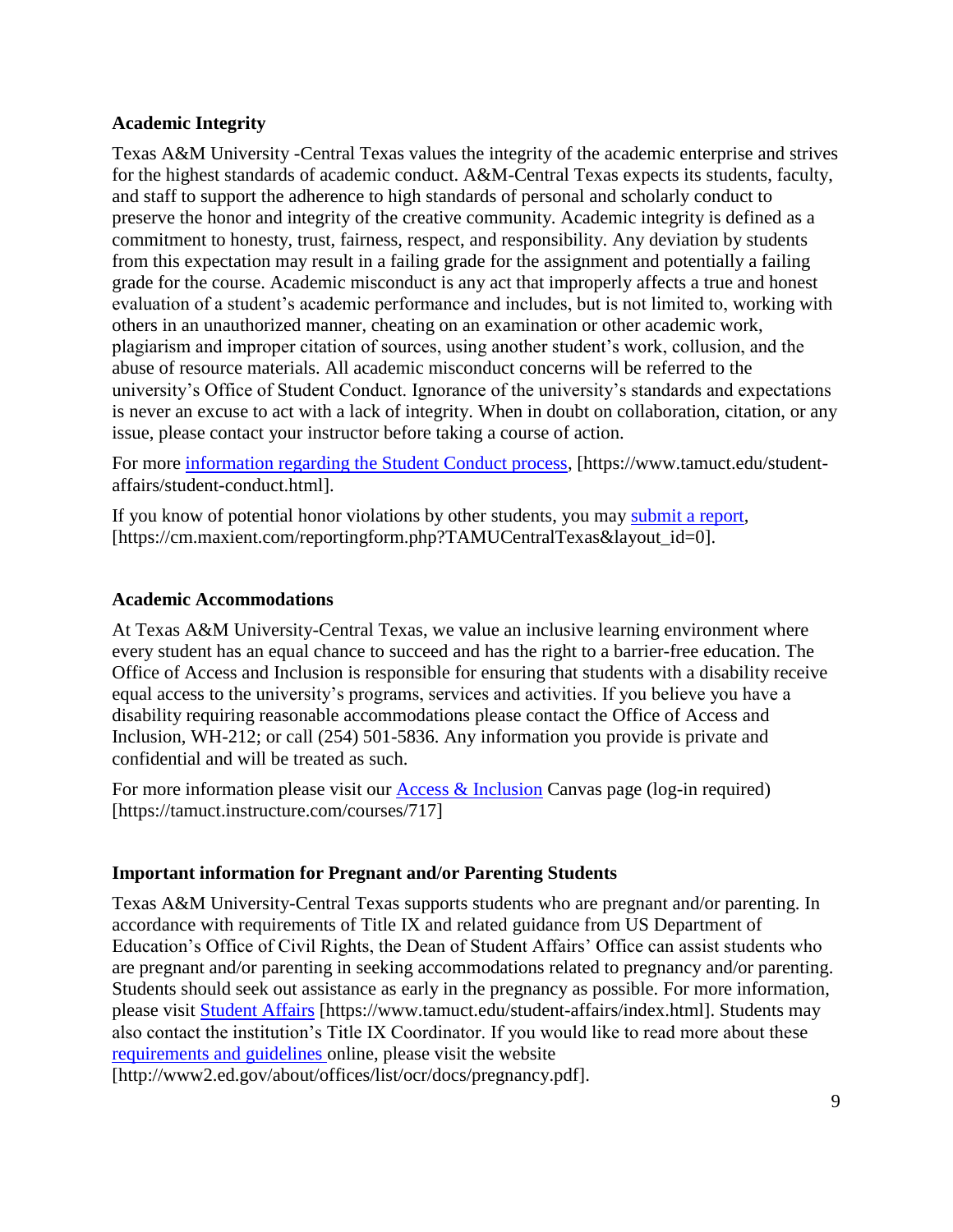Title IX of the Education Amendments Act of 1972 prohibits discrimination on the basis of sex and gender–including pregnancy, parenting, and all related conditions. A&M-Central Texas is able to provide flexible and individualized reasonable accommodation to pregnant and parenting students. All pregnant and parenting students should contact the Associate Dean in the Division of Student Affairs at (254) 501-5909 to seek out assistance. Students may also contact the University's Title IX Coordinator.

#### **Tutoring**

Tutoring is available to all A&M-Central Texas students, on a remote online basis. Visit the Academic Support Community in Canvas to view schedules and contact information. Subjects tutored on campus include Accounting, Advanced Math, Biology, Finance, Statistics, Mathematics, and Study Skills. Student success coaching is available online upon request.

If you have a question regarding tutor schedules, need to schedule a tutoring session, are interested in becoming a tutor, success coaching, or have any other question, contact Academic Support Programs at (254) 501-5836, visit the Office of Student Success at 212F Warrior Hall, or by emailing studentsuccess@tamuct.edu .

Chat live with a tutor 24/7 for almost any subject from on your computer! Tutor.com is an online tutoring platform that enables A&M-Central Texas students to log in and receive online tutoring support at no additional cost. This tool provides tutoring in over 40 subject areas except writing support. Access Tutor.com through Canvas.

#### **University Writing Center**

The University Writing Center (UWC) at Texas A&M University–Central Texas (TAMUCT) is a free service open to all TAMUCT students. For the Spring 2021 semester, all services will be online as a result of the COVID-19 pandemic. The hours of operation are from 10:00 a.m.-5:00 p.m. Monday thru Thursday with satellite hours Monday thru Thursday from 6:00-9:00 p.m. The UWC is also offering hours from 12:00-3:00 p.m. on Saturdays.

Tutors are prepared to help writers of all levels and abilities at any stage of the writing process. By providing a practice audience for students' ideas and writing, our tutors highlight the ways in which they read and interpret students' texts, offering guidance and support throughout the various stages of the writing process. While tutors will not write, edit, or grade papers, they will assist students in developing more effective composing practices. Whether you need help brainstorming ideas, organizing an essay, proofreading, understanding proper citation practices, or just want a quiet place to work, the UWC is here to help!

Students may arrange a one-to-one session with a trained and experienced writing tutor by making an appointment via [WCOnline](https://tamuct.mywconline.com/) [https://tamuct.mywconline.com/]. In addition, you can email Dr. Bruce Bowles Jr. at [bruce.bowles@tamuct.edu](mailto:bruce.bowles@tamuct.edu) if you have any questions about the UWC and/or need any assistance with scheduling.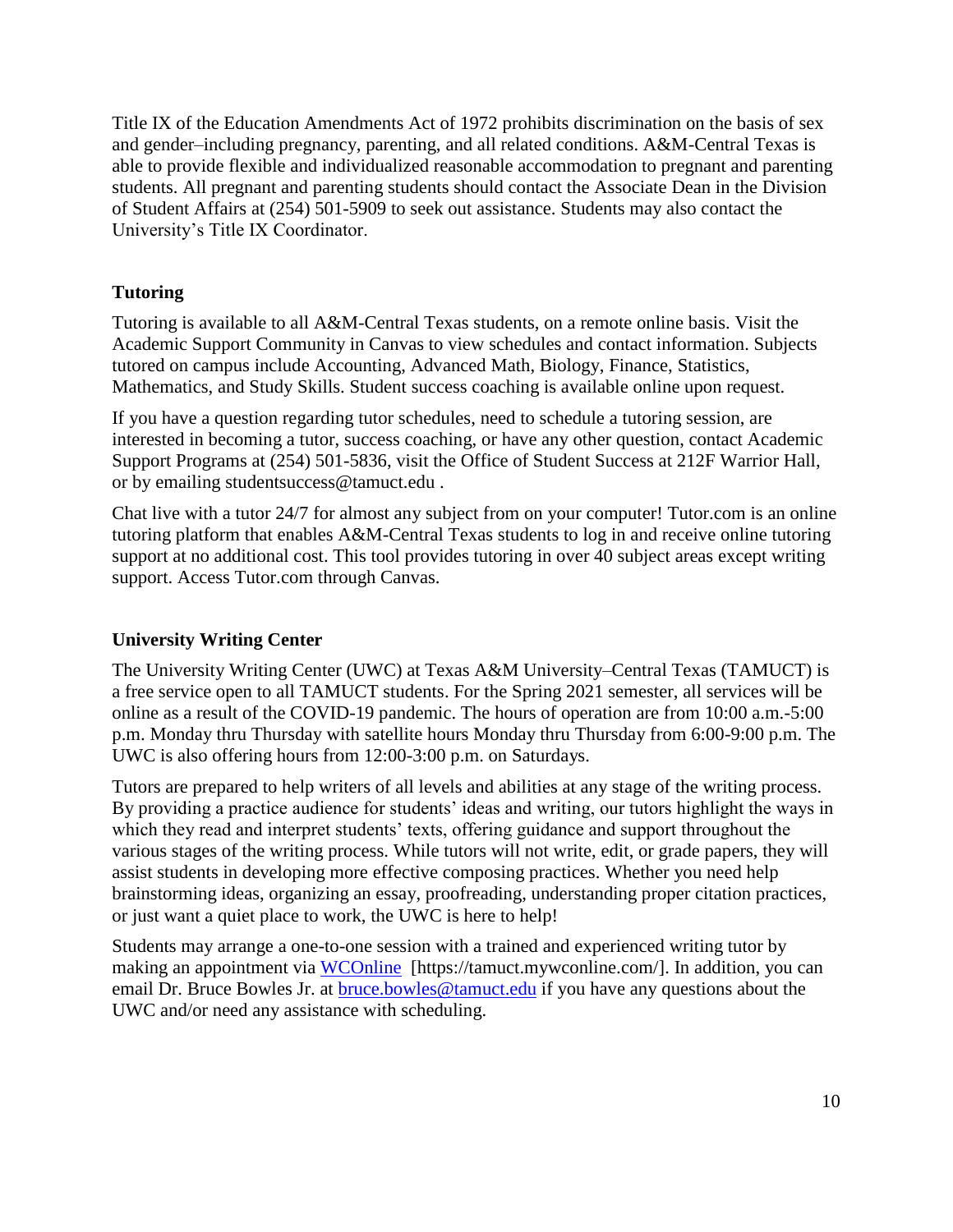#### **University Library**

The University Library provides many services in support of research across campus and at a distance. We offer over 200 electronic databases containing approximately 250,000 eBooks and 82,000 journals, in addition to the 85,000 items in our print collection, which can be mailed to students who live more than 50 miles from campus. Research guides for each subject taught at A&M-Central Texas are available through our website to help students navigate these resources. On campus, the library offers technology including cameras, laptops, microphones, webcams, and digital sound recorders.

Research assistance from a librarian is also available 24 hours a day through our online chat service, and at the reference desk when the library is open. Research sessions can be scheduled for more comprehensive assistance, and may take place on Skype or in-person at the library. Assistance may cover many topics, including how to find articles in peer-reviewed journals, how to cite resources, and how to piece together research for written assignments.

Our 27,000-square-foot facility on the A&M-Central Texas main campus includes student lounges, private study rooms, group work spaces, computer labs, family areas suitable for all ages, and many other features. Services such as interlibrary loan, TexShare, binding, and laminating are available. The library frequently offers workshops, tours, readings, and other events. For more information, please visit our [Library](https://tamuct.libguides.com/index) [website](https://tamuct.libguides.com/index) [http://tamuct.libguides.com/index].

**For Spring 2021, all reference service will be conducted virtually. Please go to our [Library](https://nam04.safelinks.protection.outlook.com/?url=https%3A%2F%2Ftamuct.libguides.com%2Findex&data=04%7C01%7Clisa.bunkowski%40tamuct.edu%7C8242506d517f4275449608d87c521260%7C9eed4e3000f744849ff193ad8005acec%7C0%7C0%7C637396039225117111%7CUnknown%7CTWFpbGZsb3d8eyJWIjoiMC4wLjAwMDAiLCJQIjoiV2luMzIiLCJBTiI6Ik1haWwiLCJXVCI6Mn0%3D%7C1000&sdata=o3Ld7UKky5UoafnKDkA%2BCH9C50eLGHkiCfz7ajI2vRM%3D&reserved=0) [website](https://nam04.safelinks.protection.outlook.com/?url=https%3A%2F%2Ftamuct.libguides.com%2Findex&data=04%7C01%7Clisa.bunkowski%40tamuct.edu%7C8242506d517f4275449608d87c521260%7C9eed4e3000f744849ff193ad8005acec%7C0%7C0%7C637396039225117111%7CUnknown%7CTWFpbGZsb3d8eyJWIjoiMC4wLjAwMDAiLCJQIjoiV2luMzIiLCJBTiI6Ik1haWwiLCJXVCI6Mn0%3D%7C1000&sdata=o3Ld7UKky5UoafnKDkA%2BCH9C50eLGHkiCfz7ajI2vRM%3D&reserved=0) [http://tamuct.libguides.com/index] to access our virtual reference help and our current hours.**

# **OPTIONAL POLICY STATEMENTS**

### **A Note about Sexual Violence at A&M-Central Texas**

Sexual violence is a serious safety, social justice, and public health issue. The university offers support for anyone struggling with these issues. University faculty are mandated reporters, so if someone discloses that they were sexually assaulted (or a victim of Domestic/Dating Violence or Stalking) while a student at TAMUCT, faculty members are required to inform the Title IX Office. If you want to discuss any of these issues confidentially, you can do so through Student Counseling (254-501-5955) located on the second floor of Warrior Hall (207L).

Sexual violence can occur on our campus because predators often feel emboldened, and victims often feel silenced or shamed. It is incumbent on ALL of us to find ways to actively create environments that tell predators we don't agree with their behaviors and tell survivors we will support them. Your actions matter. Don't be a bystander; be an agent of change. For additional information on campus policy and resources visit the [Title IX webpage](https://www.tamuct.edu/compliance/titleix.html) [\[https://www.tamuct.edu/compliance/titleix.html\]](https://www.tamuct.edu/compliance/titleix.html).

#### **Behavioral Intervention**

Texas A&M University-Central Texas cares about the safety, health, and well-being of its